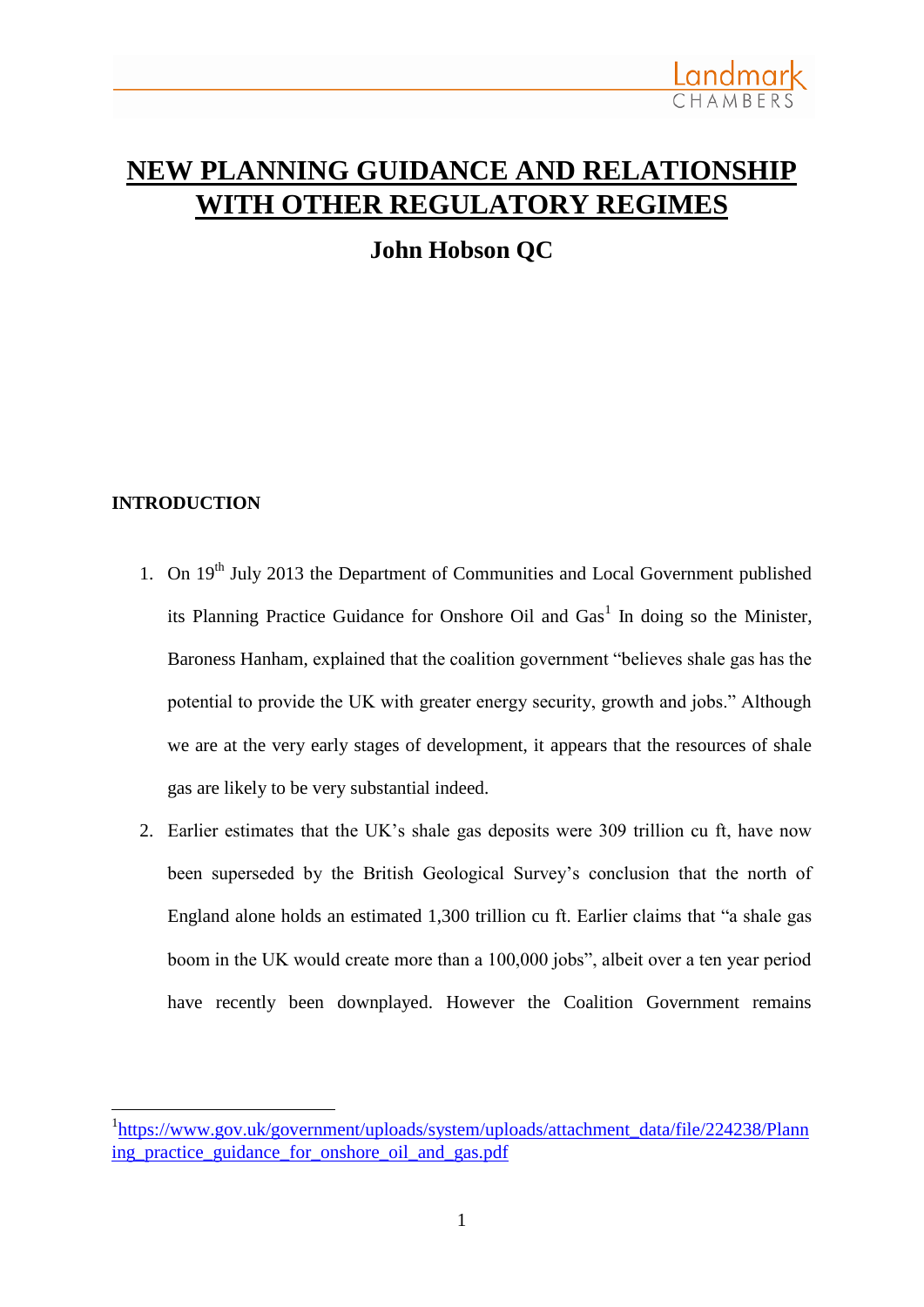

committed to the development of the industry which they claim will not only create many new jobs, but also enable the delivery of cheaper fuel.

#### **THE FRACKING PROCESS**

- 3. Notwithstanding the prospect of these major benefits in energy and jobs, the process of exploration and extraction of the shale gas known as hydraulic fracturing (fracking) is proving very controversial indeed.
- 4. The process of shale fracking involves injecting very large volumes of water mixed with sand and chemicals at high pressure into boreholes in rocks which are thought to contain the shale gas. This pressurised mixture causes the shale to crack and liberates the methane and hydrocarbons trapped in the rock which then flow up the borehole where it is captured and either used to generate electricity or is fed into the gas grid.
- 5. CPRE, who perhaps not unexpectedly have strong reservations, state in their guidance: "the interaction between the artificial fissures and pre-existing natural faults (some of them highly stressed), flow back to the surface of large volumes of contaminated fracking fluid, and the handling of large amounts of gaseous and possibly liquid hydrocarbons, in combination, constitute a substantial environmental hazard".
- 6. Greenpeace have also been active, conducting a campaign to persuade anti-fracking landowners to join action to prevent shale gas companies from drilling under their land.
- 7. Minor earthquakes in the area around the Preese Hall site in Fylde, Lancashire led to the stoppage of exploration works by Cuadrilla in 2011; and the attempt by the same company to carry out exploratory work in Sussex led to the recent, well publicised battle of Balcombe.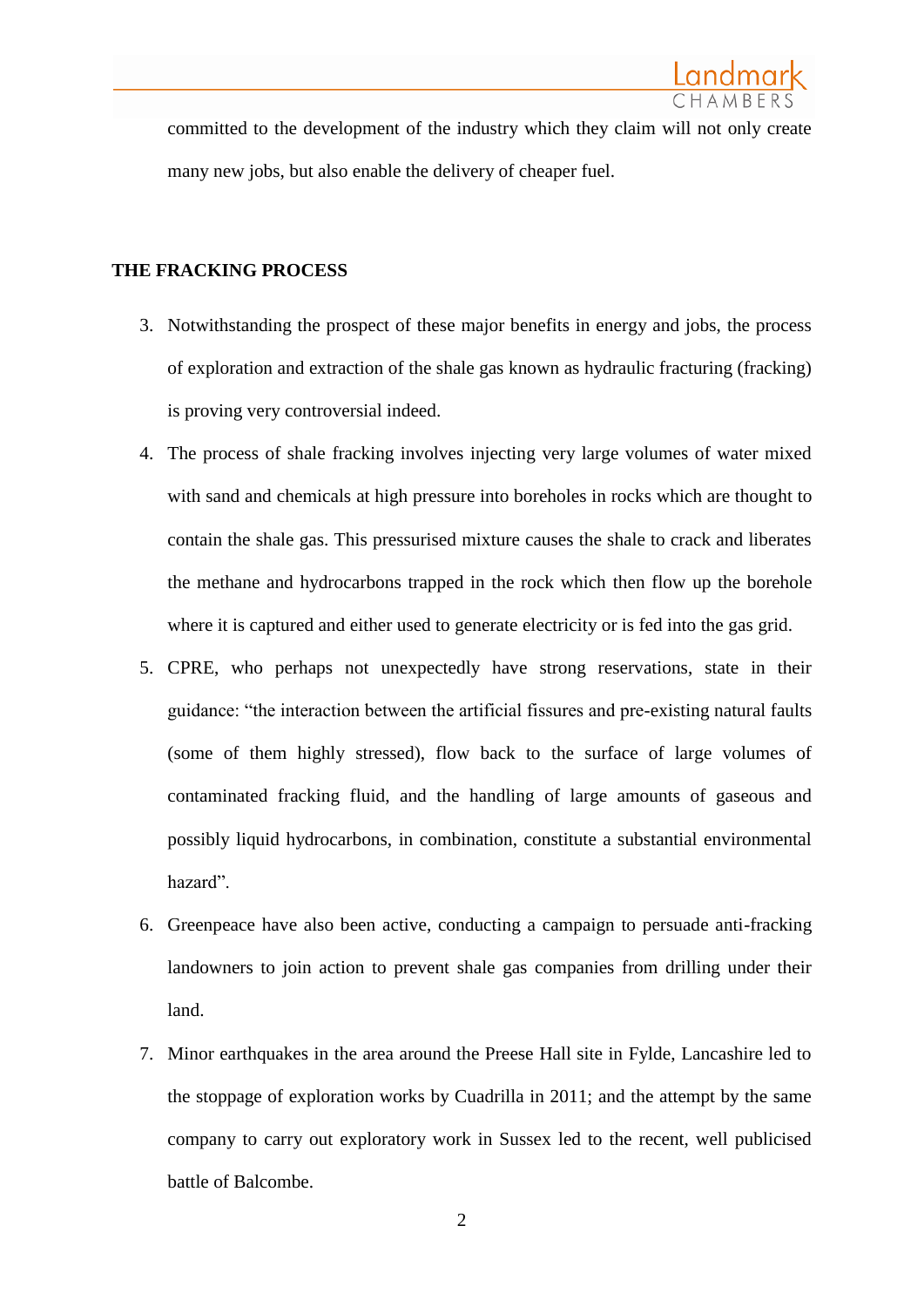

#### **PUBLIC CONCERNS**

- 8. Key issues of public concern include:
	- The volume of water used, particularly in water stressed areas;
	- The treatment of the recovered fracking fluid which can contain pollutants and may affect existing groundwater regimes;
	- Impacts on the local area due to the size of the site area, the traffic that results and associated dust and noise;
	- Scepticism as to the prospects of achieving good restoration, particularly in environmentally sensitive areas;

Objections are likely to intensify as a result of the cumulative effect of several sites in the same area. Moreover, despite assurances to the contrary, eg in the Guidance at para 59, local residents are unlikely to accept that permission for exploration won't inevitably lead on to the grant of permission for extraction. They will see the permission for exploration as the "thin end of the wedge" and further consents for exploitation of the resource as difficult to resist.

#### **THE PURPOSE OF THE GUIDANCE**

9. Against this background DCLG have issued their Planning Practice Guidance. The purpose is to provide advice on the planning issues associated with what are referred to as the three phases of extraction of hydrocarbons. Its publication was foreshadowed in the 2013 Budget which announced that the Government was intending to encourage the exploitation of shale gas by the introduction of a new shale gas field allowance, and that technical planning guidance on shale gas would be produced in July "to provide clarity around planning for shale gas during the important exploration phase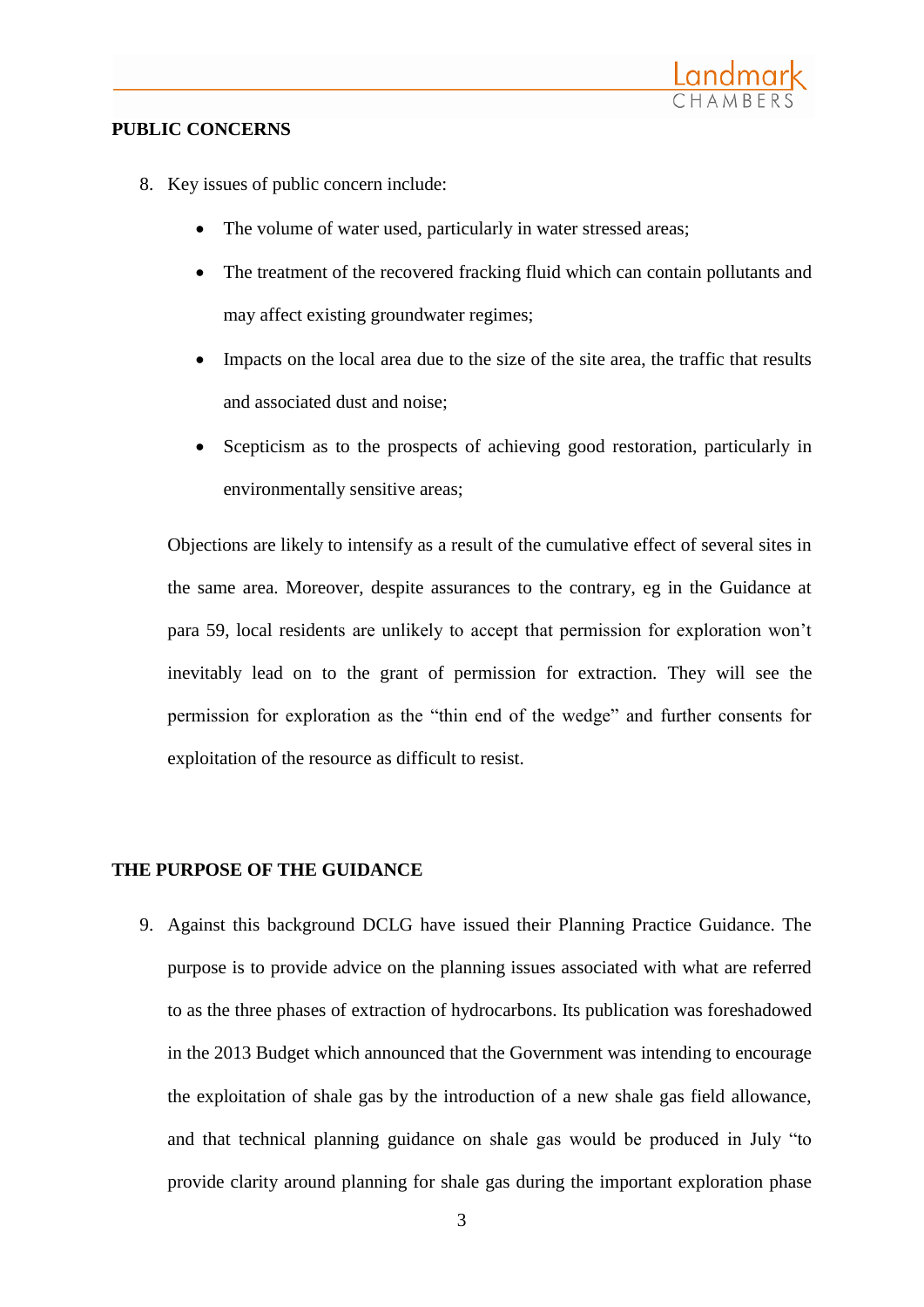for the industry".<sup>2</sup> Its publication is clearly one of a number of steps the Government is taking to facilitate the development of the shale gas industry.

10. The Guidance explains it is to be read alongside other planning guidance, including the National Planning Policy Framework (NPPF), which is to be covered by another speaker.

# **THE THREE PHASES**

- 11. The Guidance identifies three phases of onshore hydrocarbon extraction:
	- Exploration
	- Appraisal (testing)
	- Production

Each phase requires planning permission, as well as other permits or approvals. The relevant minerals planning authority is the County Council, in a two tier area, the Unitary Authority or the National Park Authority

- 12. The exploratory phase is likely to include seismic surveys as well as exploratory drilling. Although exploratory drilling for conventional hydrocarbons may take 12 to 25 weeks, this "may take considerably longer, especially if there is going to be hydraulic fracturing".
- 13. The appraisal phase occurs where further information is required about the extent of the deposit or its characteristics. For shale gas it may involve further fracking.

<sup>&</sup>lt;u>.</u> <sup>2</sup> DCLG consultation closed on  $14<sup>th</sup>$  October in respect of proposals to amend the requirements for notification of planning applications, so that only landowners of the above ground area would need to be notified, and also the fees for onshore oil and gas development. There may well be further consideration of proposals to amend the law of trespass and compulsory purchase to avoid the effect of campaigns such as that being conducted by Greenpeace.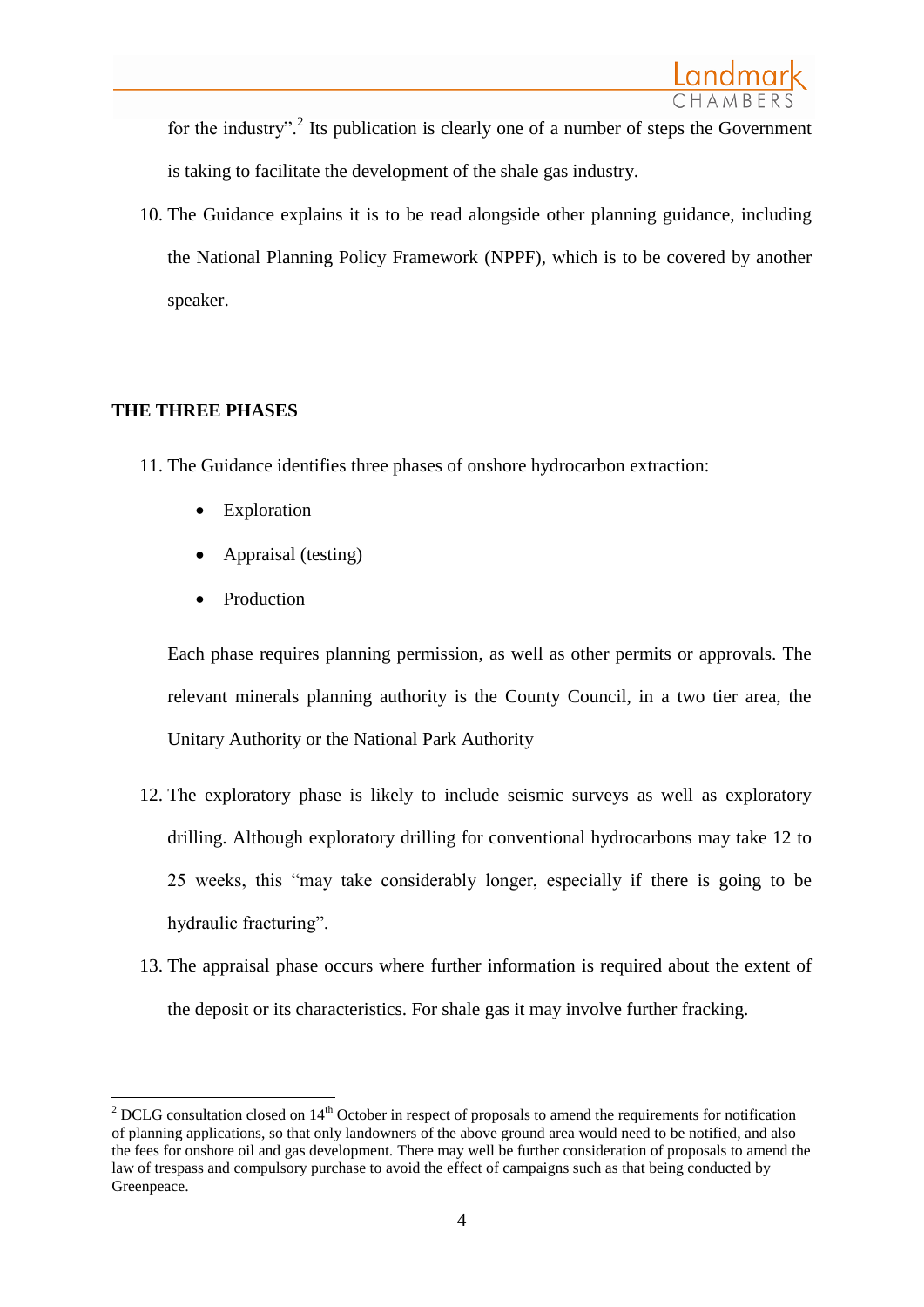14. The production phase "normally involves the drilling of a number of wells", and the production life can be up to 20 years, "possibly more".

# **THE KEY REGULATORS**

- 15. The guidance identifies the "key regulators" for hydrocarbon extraction. These are:
	- Department of Energy and Climate Change issues Petroleum Licences and gives consent to drill under the licence once other permissions and approvals are in place, it also has responsibility for assessing and monitoring the risk of seismic activity, and consenting flaring or venting;
	- Minerals Planning Authorities grant planning permission and impose conditions to ensure the impact on the use of the land is acceptable;
	- Environment Agency protects water resources (including groundwater aquifers), ensures treatment and disposal of mining waste, emissions to air, and suitable management and treatment of naturally occurring radioactive materials; and
	- Health and Safety Executive regulates the safety aspects of all phases of extraction, responsible for ensuring appropriate design and construction of a well casing for any borehole.

Other bodies that may become involved include: the Coal Authority; Natural England; the British Geological Survey and Hazardous Substances Authorities.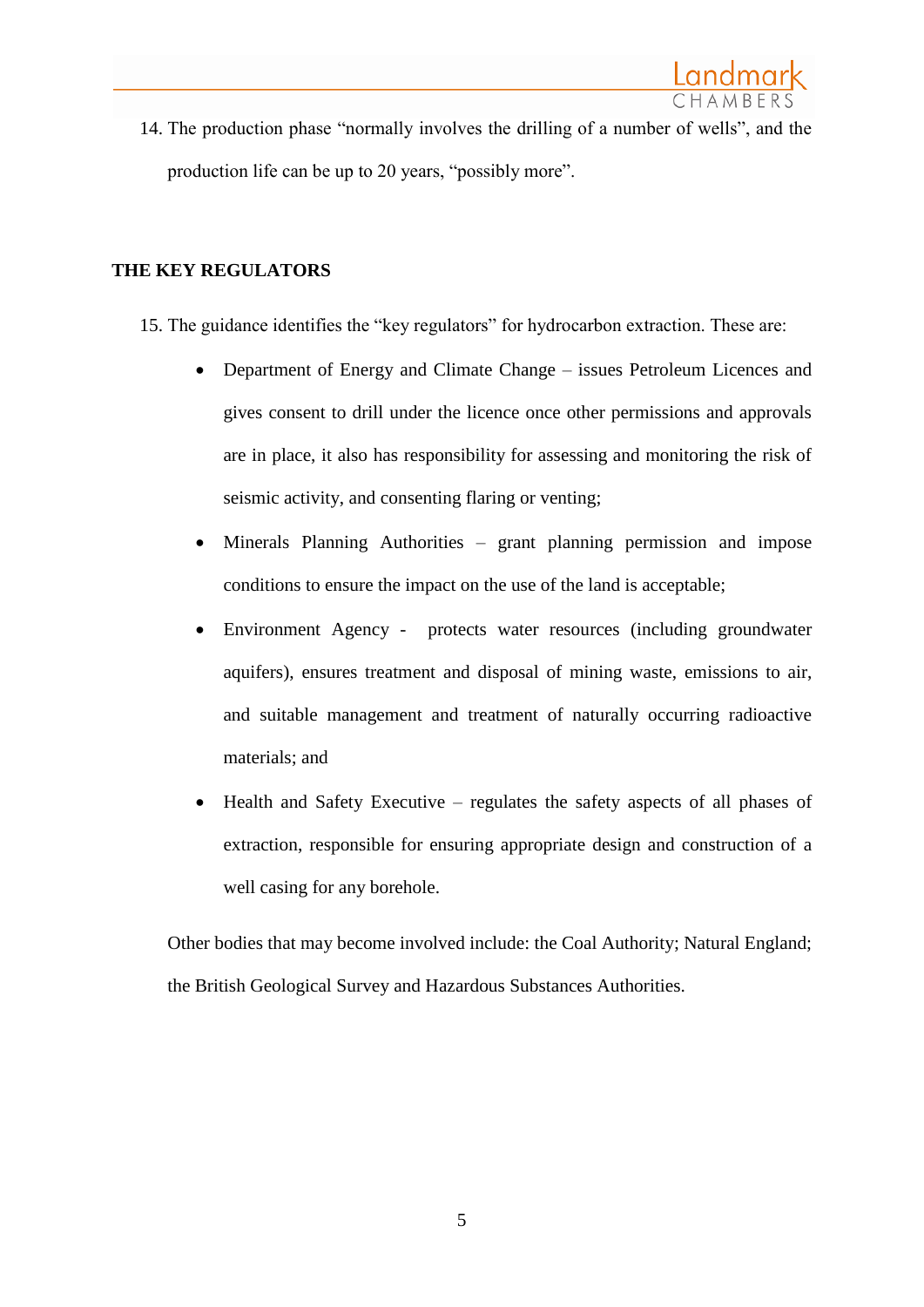

### **ENVIRONMENTAL CONSIDERATIONS**

- 16. At paragraph 30 of the Guidance a list of the principal environmental issues of hydrocarbon extraction that should be addressed by minerals planning authorities are set out, with the caveat that they may not all be relevant in every case
	- Noise associated with the operation
	- Dust
	- Air quality
	- Lighting
	- Visual intrusion into the local setting and the wider landscape by the placement of any building or structure within the application site area
	- Landscape character
	- Archaeological and heritage features
	- Traffic
	- Risk if contamination to land
	- Soil resources
	- Impact on the best and most versatile agricultural land
	- Flood risk
	- Land stability/subsidence
	- Internationally, nationally or locally designated wildlife sites, protected habitats and species, ecological networks
	- Nationally protected geological and geomorphological sites and features
	- Site restoration and aftercare.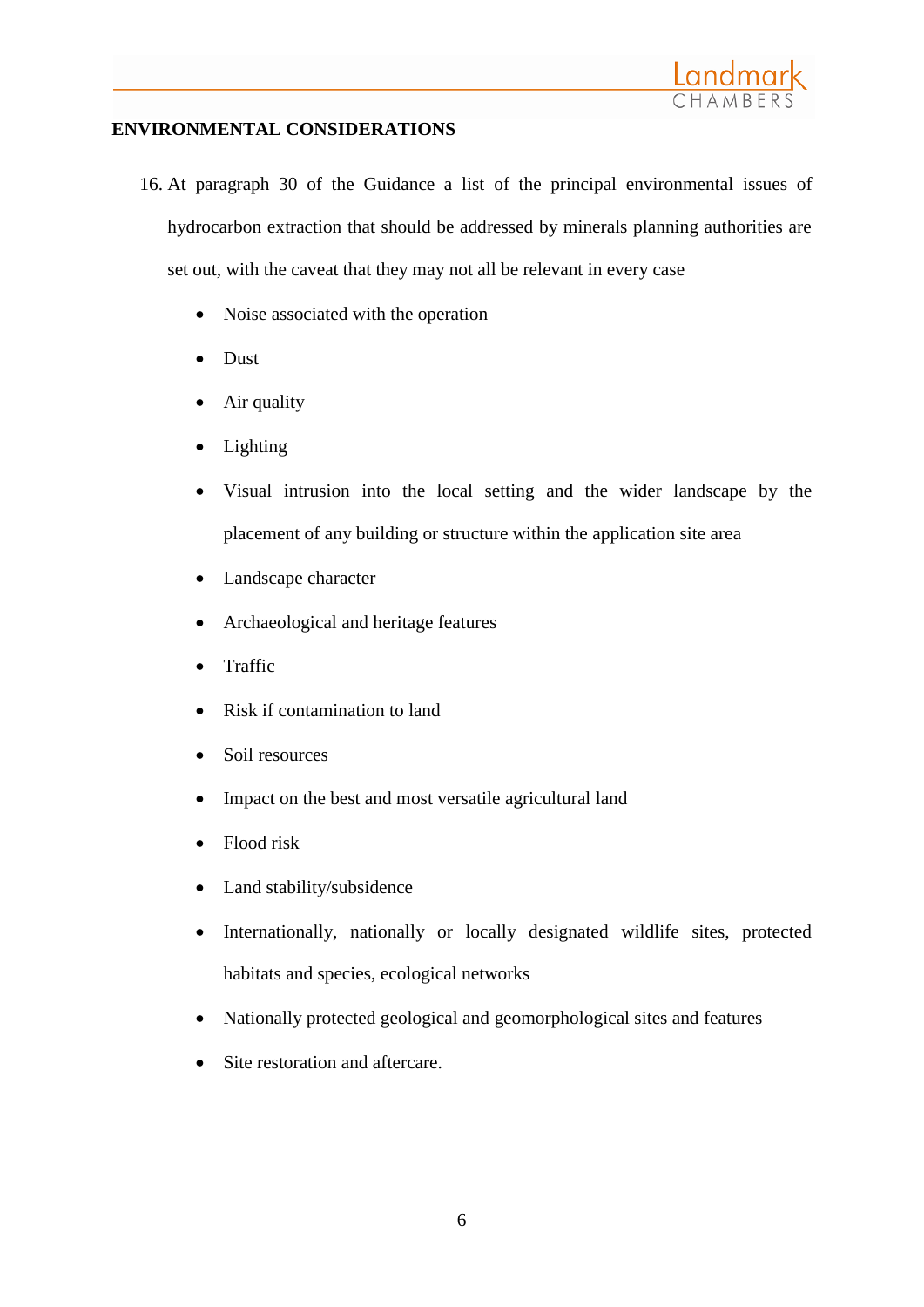#### **RELATIONSHIP BETWEEN PLANNING AND OTHER REGULATORY REGIMES**

- 17. It can be seen from this list that there is considerable scope for overlap between planning and other regulatory regimes, which are described in the Guidance as "separate but complementary". The relationship between planning and other regimes is an issue which often arises in certain planning contexts, eg applications for incinerators or waste to energy plants, and can cause difficulty. It is not uncommon for developers to warn off planning authorities with the threat of costs should they refuse an application for a proposal in respect of which the Environment Agency are prepared to grant a permit subject to appropriate conditions.
- 18. The proper approach was explained by Jeremy Sullivan QC (as he then was), sitting as a deputy High Court Judge in *Gateshead MBC v Secretary of State for the Environment and another* (1994) 67 P &CR 179, a case which concerned a clinical waste incinerator in a semi-rural location. The appropriate starting point is the obligation to have regard to the development plan and other material considerations. The environmental impact of emissions to atmosphere is a material consideration at the planning stage, but so also is the existence of a stringent regime under the EPA for preventing or mitigating that impact. The decision maker is entitled to be satisfied, having regard to the EPA controls that the difficulty is capable of being overcome, so there is no reason for refusing planning permission. Whether that point has been reached is a question for the decision maker on the facts of each individual case.
- 19. At page 190 Mr Sullivan QC said this;

"Lest this judgement be misinterpreted, I stress that this decision is not carte blanche for applications for planning permission to seek to ignore the pollution implications of their proposed development and say "leave it all to the EPA", This decision simply recognises that whilst environmental pollution is a material consideration, so too is the system of authorisation under the EPA. So that in appropriate cases the planning authority or the Secretary of State may decide that they are satisfied that any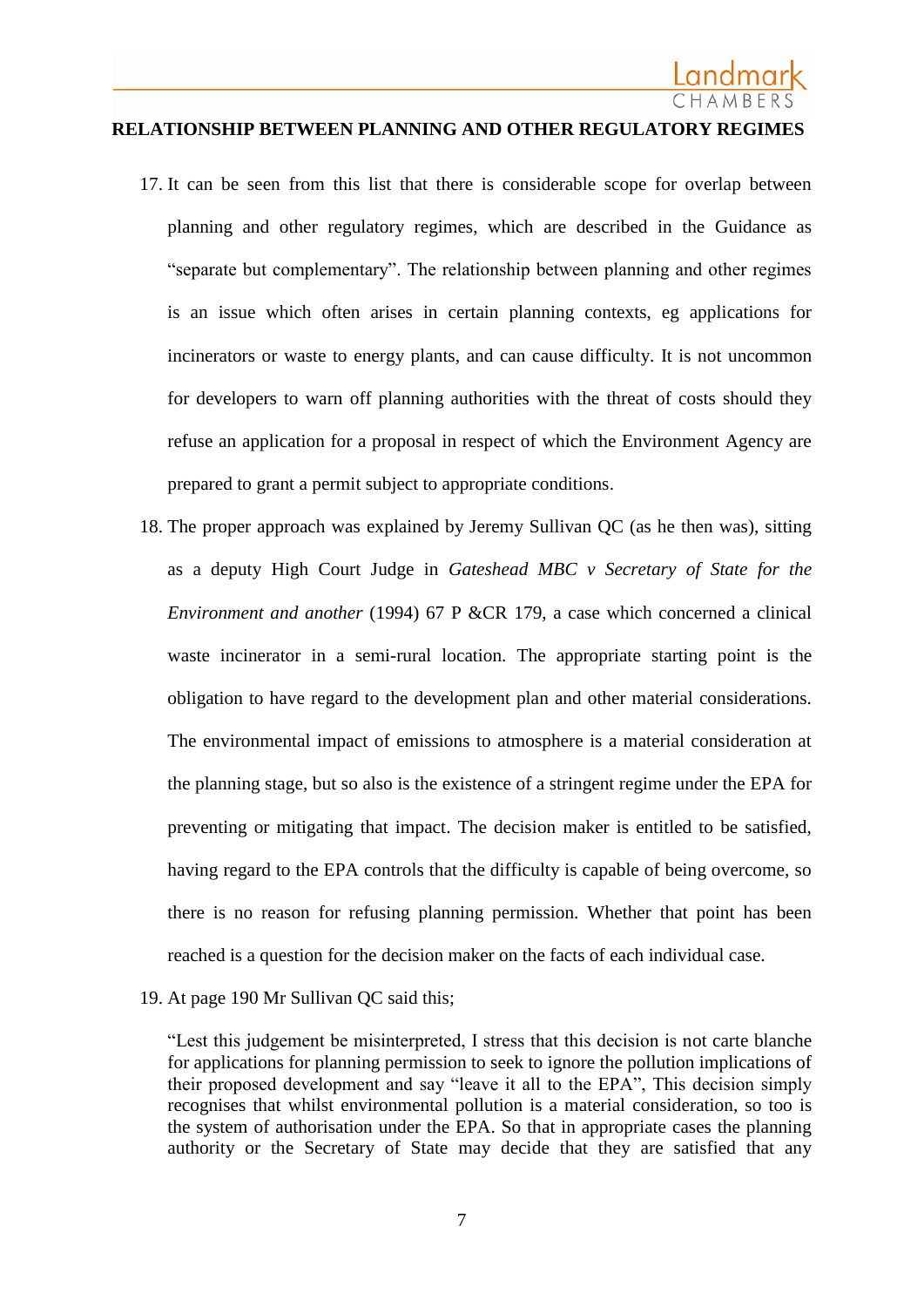remaining pollution concerns are capable of being dealt with by the EPA. It is for them to decide which cases are appropriate and which are not."

20. This decision was upheld in the Court of Appeal and has been followed in a number of cases, including *Hopkins Developments Ltd v First Secretary of State and another*  [2006] EWHC 2823 (Admin), George Bartlett QC, sitting as deputy High Court Judge, which concerned a concrete batching plant. At paragraph 11 of his judgment Mr Bartlett said that the proposition that it was established that the impact of air emissions from a proposed development is capable of being a material consideration but in considering that issue the planning authority is entitled to take into account the pollution control regime. Thus in appropriate cases planning authorities can leave pollution control to the pollution control authorities, but they are not obliged as a matter of law to do so. He went on to say that the Inspector in that case

"focussed on whether the development itself was an acceptable use of the land and the impacts it would have, rather than on the control of the processes or emissions themselves. In approaching the matter in this way, in my judgment, he acted in accordance with the law."

And in paragraph 15 he said

"planning authorities should focus on the impacts rather than the control of emissions, not that they must subordinate their judgment on the impacts to those of the pollution control authority."

21. This was followed by HH Judge McKenna, sitting as a deputy High Court Judge in

*Harrison v Secretary of State for Communities and Local Government and another* 

[2009] EWHC 3382, who said at paragraph 21

"The thrust of the decision in Hopkins … is that the planning decision maker was entitled to reach his own conclusions as to the impact of the proposed development on amenity and whether the site under consideration was the appropriate location for the proposed development. The fact that the impact might be capable of being regulated under a pollution control regime did not necessarily mean that the only possible option available to an Inspector was to leave everything to that regime. If the planning decision maker considered that there might be adverse consequences because of the effects of the proposed development on amenity and /or issues as to the appropriateness of locating the development on the site in question, he was entitled to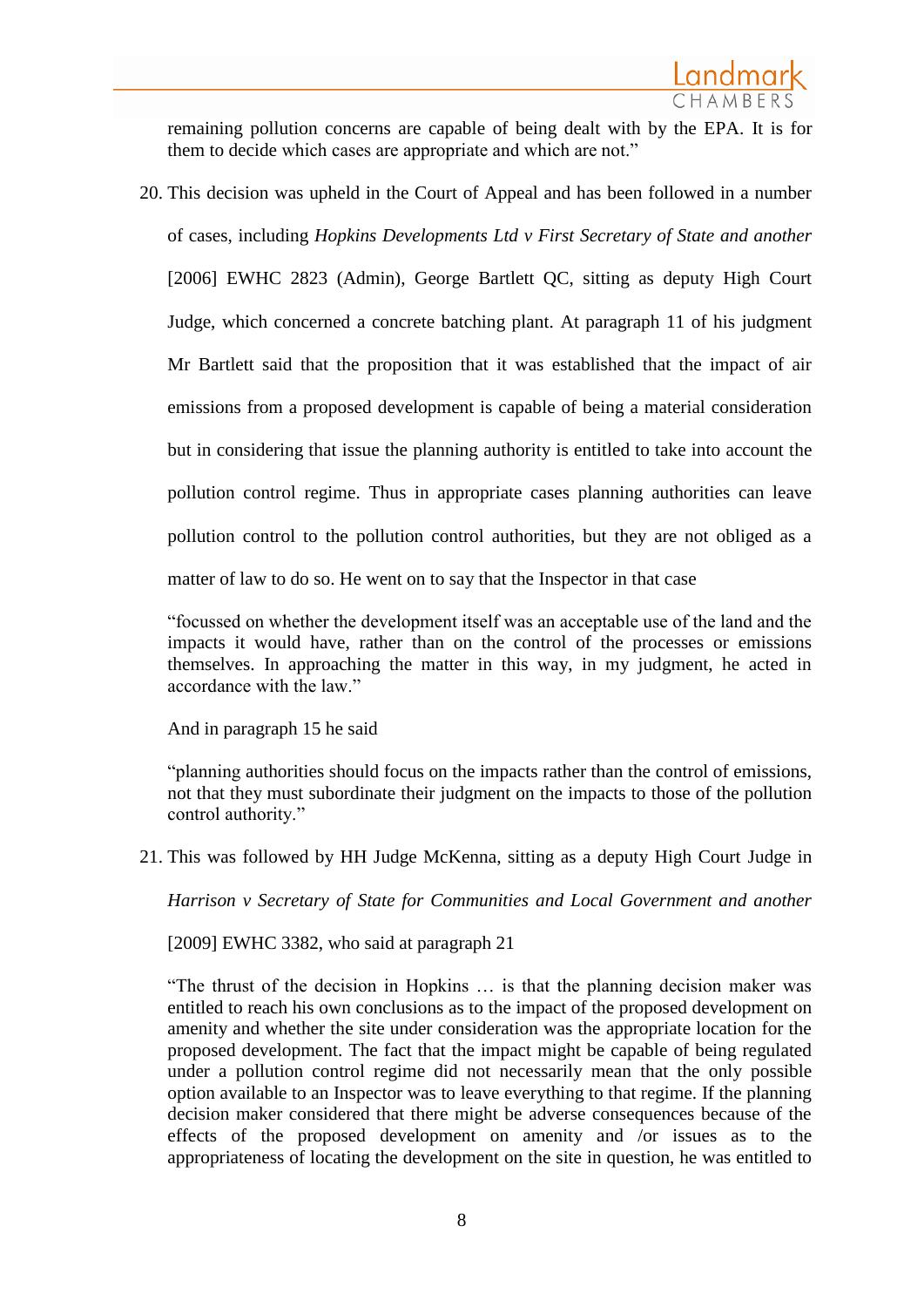have regard to such matters as material considerations in making his decision on the planning merits of the proposed development."

- 22. This is reflected in paragraph 29 of the Guidance which states that the focus of the planning system should be on whether the development itself is an acceptable use of the land, and the impacts of those uses, rather than any control processes, health and safety issues or emissions where these are subject to approvals under other regimes. It is to be assumed the non-planning regimes will operate effectively.
- 23. However even though this assumption is to be made, and all other consents and permits are in place, it is still open to the planning authority to conclude that the proposed development would have such an adverse impact on local amenity that it should be refused planning permission.
- 24. Although, as mentioned, the planning authority should not duplicate the function of other regulatory bodies, it should ensure that they have been consulted and ensure before reaching a decision that they are satisfied with the proposal.

#### **THE ROLE OF OPERATORS**

- 25. So far as operators are concerned, the Guidance encourages them to engage as early as possible with the planning authority, and other relevant bodies as well as with members of the local community.
- 26. Through a process of active pre-application engagement, operators can demonstrate:
	- They understand the policy regime in which they wish to operate;
	- They are aware of, and utilise, the latest techniques; and
	- They will discuss and introduce measures to mitigate the impacts including a scheme to provide for the site's restoration and aftercare.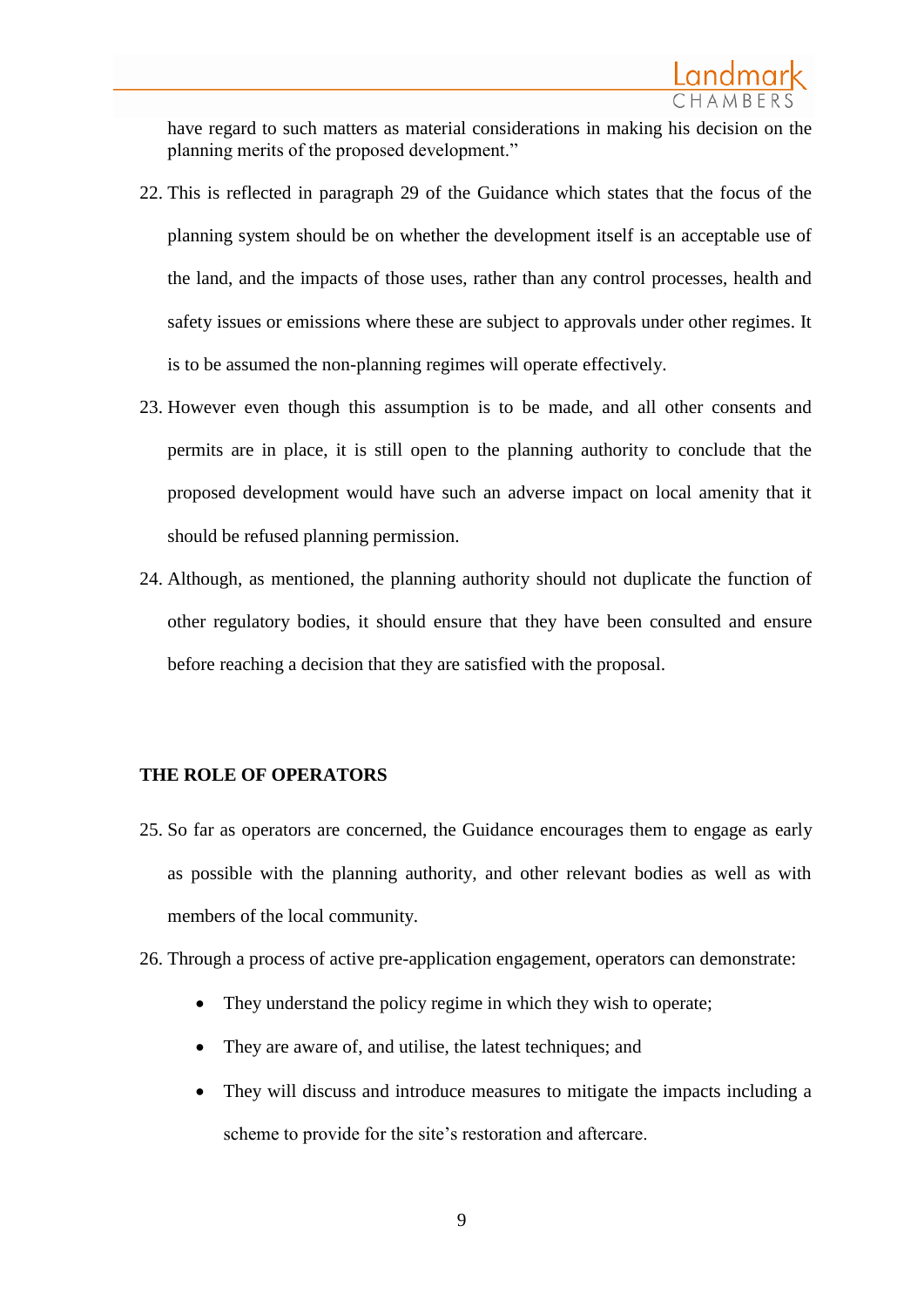Effective pre-application engagement should also maximise the chances of success in obtaining planning permission, and although proposals for oil and gas exploration are often very controversial, as discussed above, operators may be able to take some of the heat out of the opposition by showing they are prepared to be open and collaborative, and willing to respond to the advice and guidance from planning and other authorities.

27. The need for, and scope of, an Environmental Impact Assessment is dealt with in Part B of the Guidance, and is discussed by another speaker.

## **SHOULD ACCOUNT BE TAKEN OF THE EFFECTS OF THE PRODUCTION PHASE AT THE EXPLORATION PHASE?**

28. As I have mentioned, each of the three phases requires a separate planning application and assessment. When considering whether to grant planning permission for the exploratory phase, the Guidance provides (paragraph 58) that the authority should not take account of the likely impacts of future phases, as these will be separately assessed. Moreover, when the subsequent phases come forward for approval, the fact that exploratory drilling has already taken place is only relevant to the extent that it establishes the presence of hydrocarbon resources. It does not mean that the site is otherwise suitable for approval (paragraph 59).

# **HOW CAN THE ENVIRONMENTAL EFFECTS OF DEVELOPMENT BE MITIGATED?**

29. Assuming planning permission is to be granted, the Guidance indicates three ways of ensuring the mitigation of the effects of development: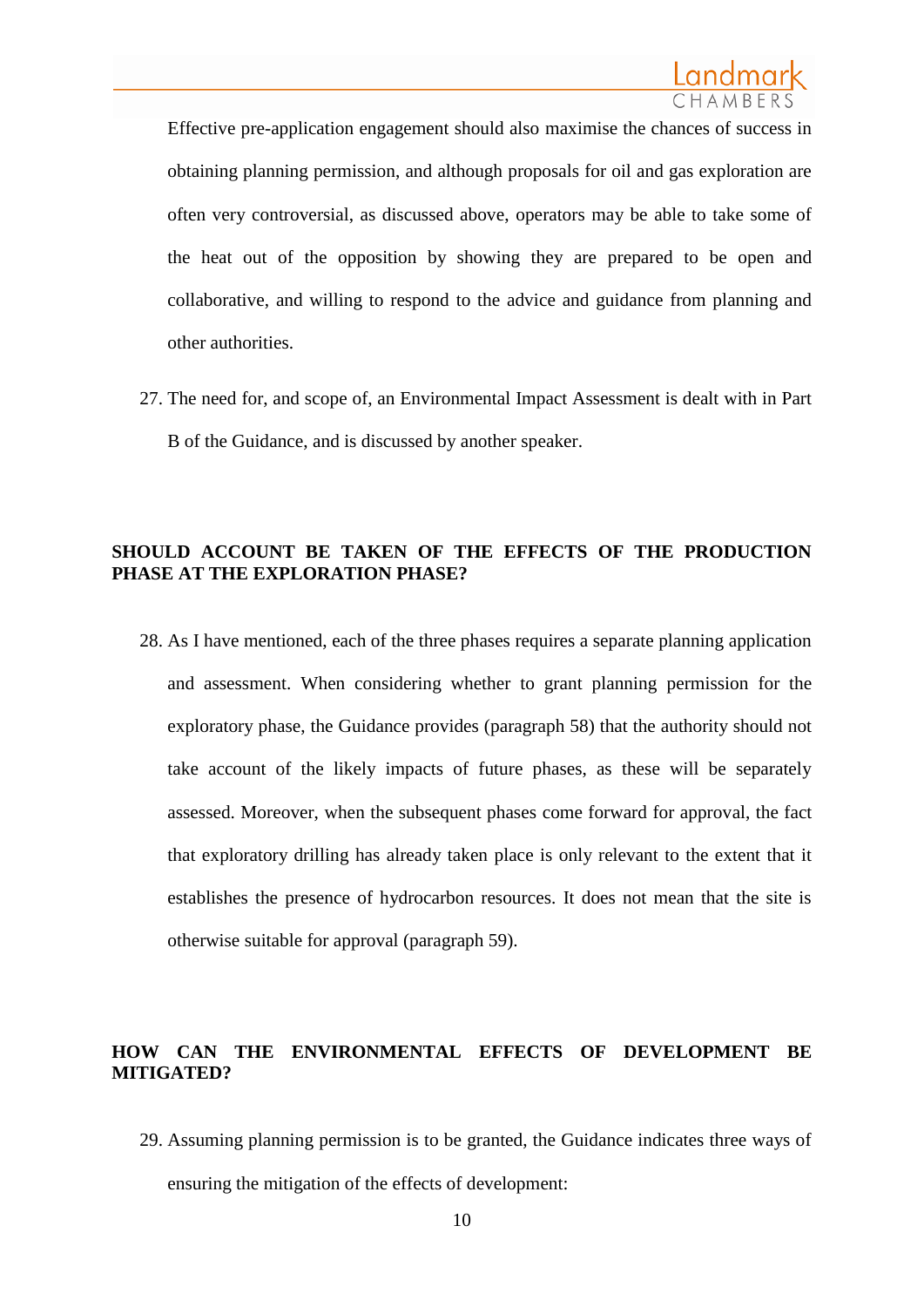

## *Agreed programme*

The operator and the planning authority, in consultation with the local community and other relevant bodies, should agree a programme for carrying out the work. This should take account of the potential impact on the local community and wildlife over the expected duration of the project.

#### *Planning conditions*

The planning authority should impose appropriate conditions, controlling the scope of activities associated with the development. Annex D to the Guidance contains a number of model planning conditions, including a condition preventing the discharge of contaminated water, and also conditions requiring the approval of a landscape scheme, a noise monitoring scheme and a dust management scheme.

#### *Restoration*

The effects can be further mitigated by the planning authority requiring, as part of the application, proposals for the restoration and aftercare of the land. A model condition for this is included in Annex D.

As the Guidance explains there are a number of forms of land use that may be appropriate once the mineral extraction process is completed. These included the creation of new habitats and biodiversity, use for agriculture or forestry and recreational activities.

In exceptional cases it may be appropriate to require a financial guarantee or bond eg when the viability of the project is questionable but not so uncertain as to justify the refusal of permission.